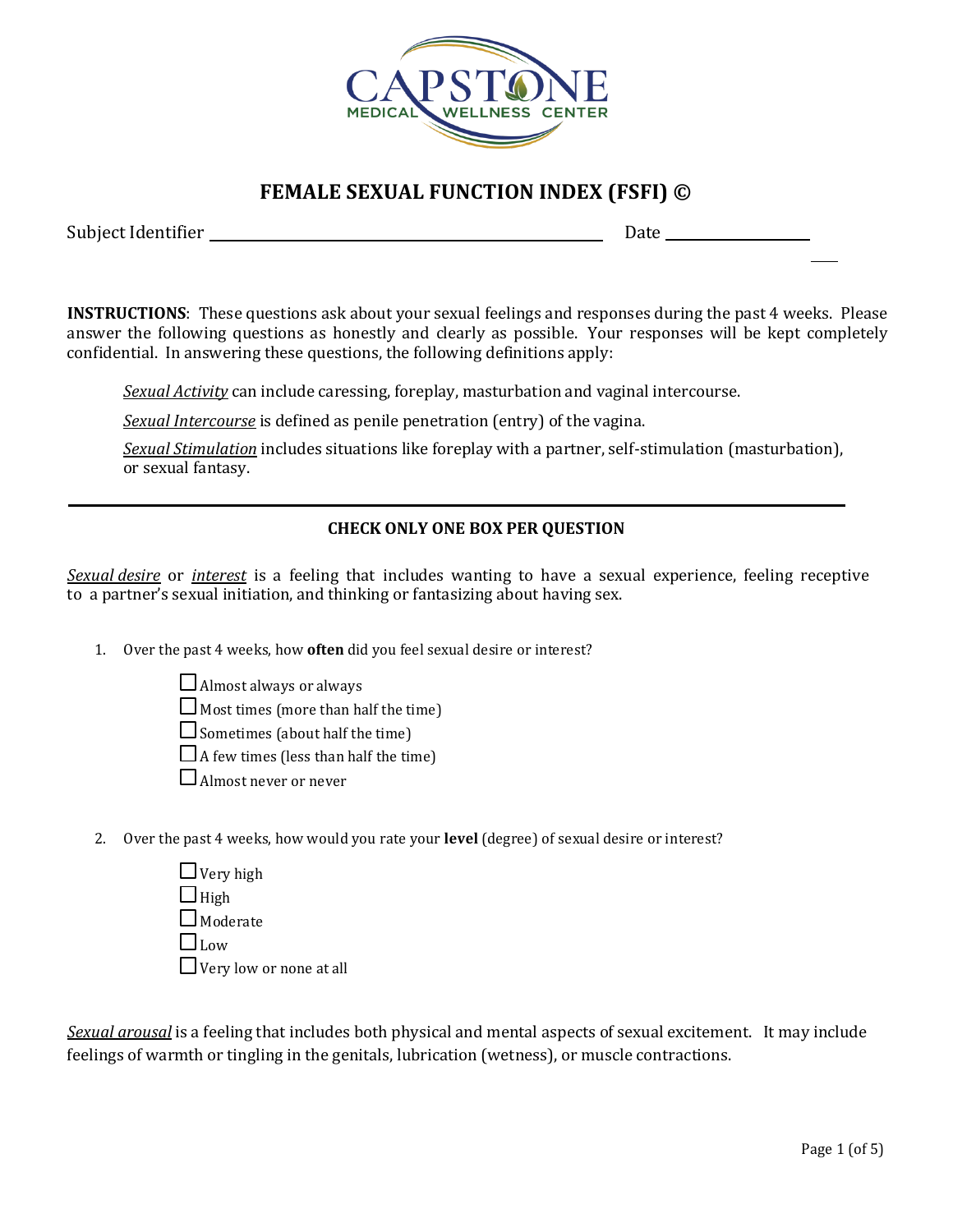- 3. Over the past 4 weeks, how **often** did you feel sexually aroused ("turned on") during sexual activity or intercourse?
	- $\Box$  No sexual activity
	- $\Box$  Almost always or always
	- $\Box$  Most times (more than half the time)
	- $\Box$  Sometimes (about half the time)
	- $\Box$  A few times (less than half the time)
	- Almost never or never
- 4. Over the past 4 weeks, how would you rate your **level** of sexual arousal ("turn on") during sexual activity or intercourse?

| $\Box$ No sexual activity      |  |
|--------------------------------|--|
| $\Box$ Very high               |  |
| $\Box$ High                    |  |
| $\square$ Moderate             |  |
| $\square$ Low                  |  |
| $\Box$ Very low or none at all |  |

- 5. Over the past 4 weeks, how **confident** were you about becoming sexually aroused during sexual activity or intercourse?
	- $\Box$  No sexual activity  $\Box$  Very high confidence  $\Box$  High confidence  $\Box$  Moderate confidence  $\Box$  Low confidence  $\Box$  Very low or no confidence
- 6. Over the past 4 weeks, how **often** have you been satisfied with your arousal (excitement) during sexual activity or intercourse?
	- $\Box$  No sexual activity
	- $\Box$  Almost always or always
	- $\Box$  Most times (more than half the time)
	- $\Box$  Sometimes (about half the time)
	- $\Box$  A few times (less than half the time)
	- Almost never or never
- 7. Over the past 4 weeks, how **often** did you become lubricated ("wet") during sexual activity or intercourse?
	- $\Box$  No sexual activity
	- $\Box$  Almost always or always
	- $\Box$  Most times (more than half the time)
	- $\square$  Sometimes (about half the time)
	- $\Box$  A few times (less than half the time)
	- Almost never or never

Page 2 (of 5)

8. Over the past 4 weeks, how **difficult** was it to become lubricated ("wet") during sexual activity or intercourse?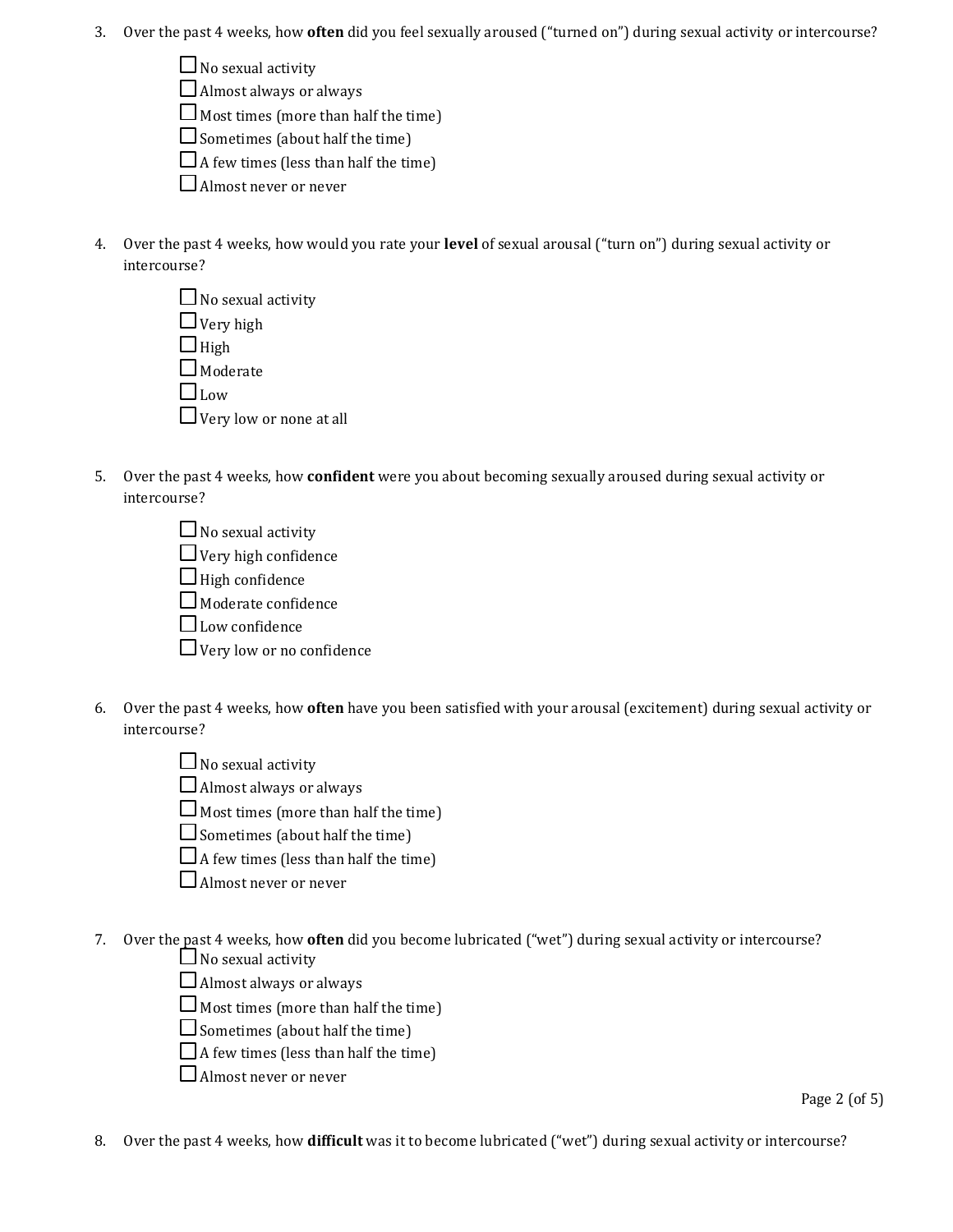$\Box$  No sexual activity  $\square$  Extremely difficult or impossible  $\Box$  Very difficult Difficult  $\Box$  Slightly difficult  $\Box$  Not difficult

9. Over the past 4 weeks, how often did you **maintain** your lubrication ("wetness") until completion of sexual activity or intercourse?

|  | $\Box$ No sexual activity |
|--|---------------------------|
|  |                           |

Almost always or always

Most times (more than half the time)

 $\Box$  Sometimes (about half the time)

 $\Box$  A few times (less than half the time)

 $\Box$  Almost never or never

- 10. Over the past 4 weeks, how **difficult** was it to maintain your lubrication ("wetness") until completion of sexual activity or intercourse?
	- $\Box$  No sexual activity  $\square$  Extremely difficult or impossible  $\Box$  Very difficult  $\Box$  Difficult  $\Box$  Slightly difficult  $\Box$  Not difficult

11. Over the past 4 weeks, when you had sexual stimulation or intercourse, how **often** did you reach orgasm (climax)?

 $\Box$  No sexual activity

 $\Box$  Almost always or always

 $\Box$  Most times (more than half the time)

 $\Box$  Sometimes (about half the time)

 $\Box$  A few times (less than half the time)

Almost never or never

12. Over the past 4 weeks, when you had sexual stimulation or intercourse, how **difficult** was it for you to reach orgasm (climax)?

 $\Box$  No sexual activity

 $\square$  Extremely difficult or impossible

 $\Box$  Very difficult

 $\Box$  Difficult

 $\Box$  Slightly difficult

 $\Box$  Not difficult

Page 3 (of 5)

13. Over the past 4 weeks, how **satisfied** were you with your ability to reach orgasm (climax) during sexual activity or intercourse?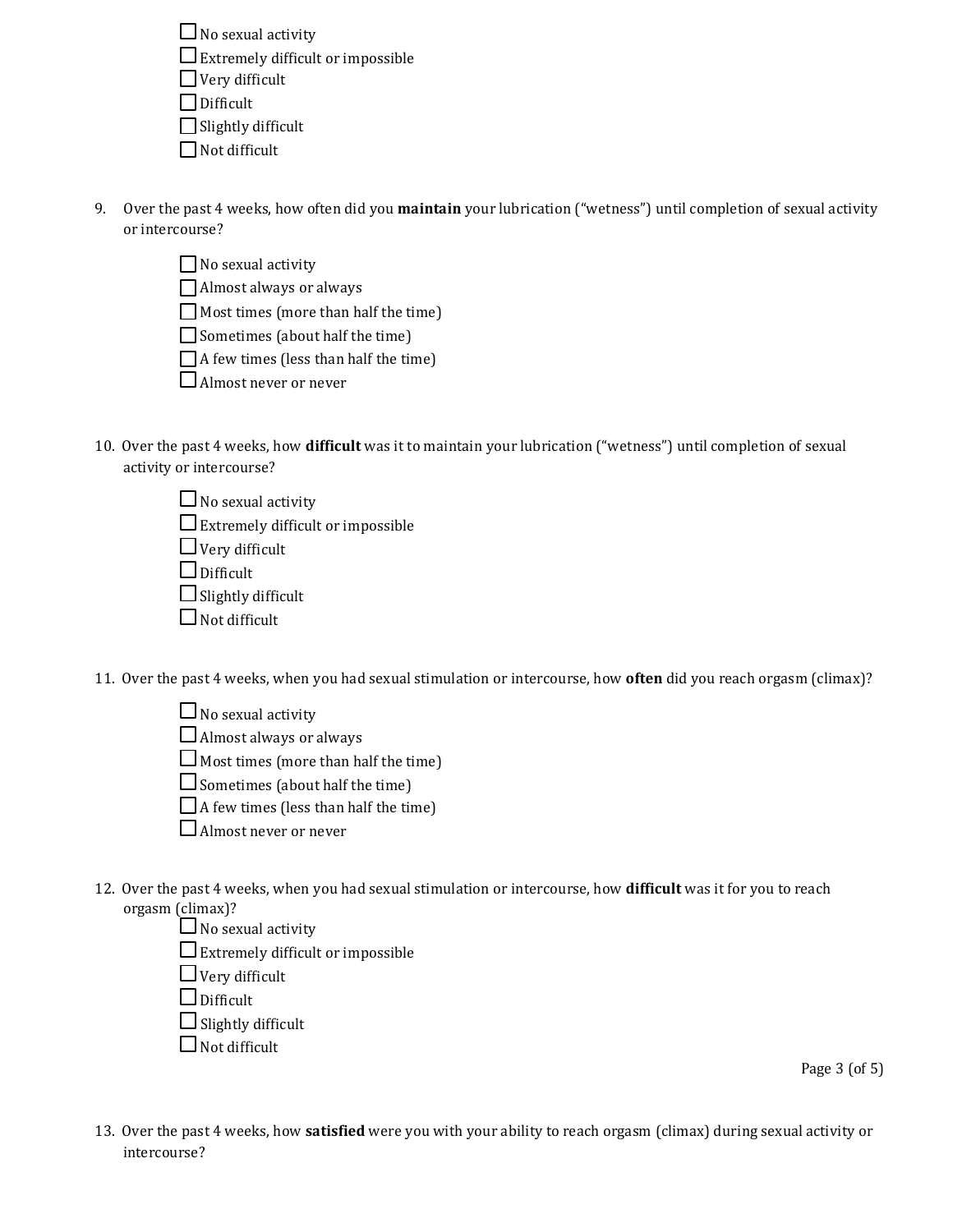$\Box$  No sexual activity

 $\Box$  Very satisfied

 $\Box$  Moderately satisfied

About equally satisfied and dissatisfied

Moderately dissatisfied

Very dissatisfied

- 14. Over the past 4 weeks, how **satisfied** have you been with the amount of emotional closeness during sexual activity between you and your partner?
	- $\Box$  No sexual activity

Very satisfied

Moderately satisfied

About equally satisfied and dissatisfied

Moderately dissatisfied

 $\Box$  Very dissatisfied

- 15. Over the past 4 weeks, how **satisfied** have you been with your sexual relationship with you partner?
	- $\Box$  Very satisfied

 $\Box$  Moderately satisfied

 $\Box$  About equally satisfied and dissatisfied

 $\Box$  Moderately dissatisfied

 $\Box$  Very dissatisfied

16. Over the past 4 weeks, how **satisfied** have you been with your overall sexual life?

- $\Box$  Very satisfied
- $\Box$  Moderately satisfied
- $\Box$  About equally satisfied and dissatisfied
- $\Box$  Moderately dissatisfied
- $\Box$  Very dissatisfied

17. Over the past 4 weeks, how **often** did you experience discomfort or pain **during** vaginal penetration?

- $\Box$  Did not attempt intercourse
- $\Box$  Almost always or always
- $\Box$  Most times (more than half the time)
- $\Box$  Sometimes (about half the time)
- $\Box$  A few times (less than half the time)
- Almost never or never

Page 4 (of 5)

18. Over the past 4 weeks, how **often** did you experience discomfort or pain **following** vaginal penetration?

Did not attempt intercourse

 $\Box$  Almost always or always

 $\Box$  Most times (more than half the time)